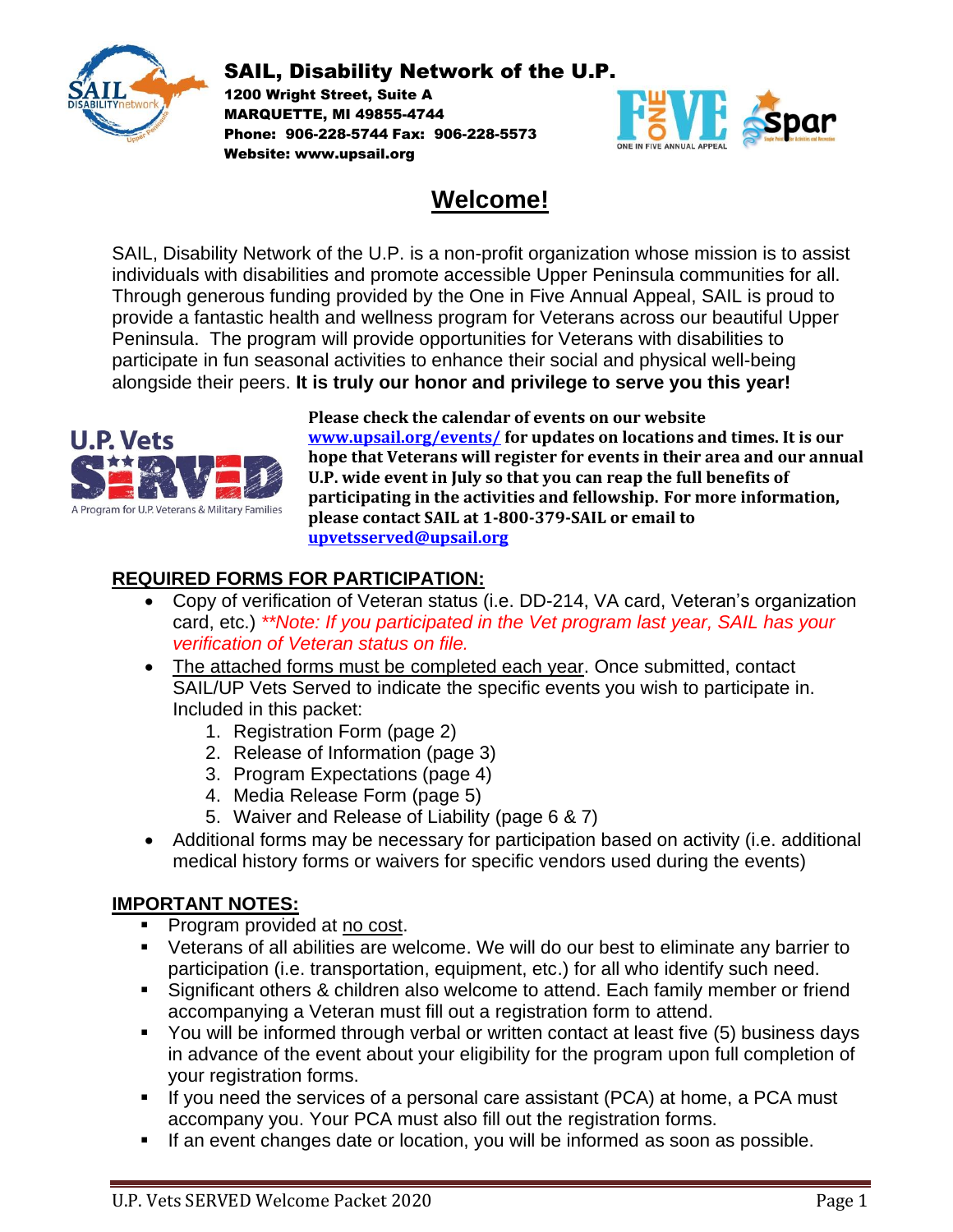

1200 Wright Street, Suite A MARQUETTE, MI 49855-4744 Phone: 906-228-5744 Fax: 906-228-5573 Website: www.upsail.org



### **U.P. Vets SERVED Registration Form**

*\*\*Can be completed online at: upsail.org/participationform*

\*\*Please complete and return *Page 2 - 7* with verification of Veteran status to SAIL via one of the following ways: Fax: (906) 228-5573 Email: [upvetsserved@upsail.org](mailto:upvetsserved@upsail.com) Mail: 1200 Wright St. Ste A, Marquette, MI 49855

### **Participant Information**

|                                                                                                              |      |                   | Date: |        |
|--------------------------------------------------------------------------------------------------------------|------|-------------------|-------|--------|
| <b>First Name:</b>                                                                                           |      | <b>Last Name:</b> |       |        |
| <b>Birth Date:</b>                                                                                           | Age: |                   |       |        |
| <b>Address:</b>                                                                                              |      |                   |       |        |
| City:                                                                                                        |      | <b>Zip Code:</b>  |       | State: |
| <b>Cell Phone:</b><br><b>Home Phone:</b>                                                                     |      |                   |       |        |
| <b>Email Address:</b>                                                                                        |      |                   |       |        |
| <b>Preferred method of contact:</b> $\Box$ Cell Phone $\Box$ Home Phone $\Box$ Email $\Box$ Mail $\Box$ Text |      |                   |       |        |
| <b>Gender:</b> Male Female Other                                                                             |      | Race:             |       |        |
| Do you have transportation? Y/N How far are you willing to travel?<br>miles                                  |      |                   |       |        |
| Would you like to know of upcoming events?: Q Email Q Postal Mail Q Facebook                                 |      |                   |       |        |
| If you identify as having a Service Connected Disability, please check one.                                  |      |                   |       |        |

# **If you do not identify has having a disability, please check box marked "No Disability reported"**

|                                      | No Disability Reported     |  | Cardiovascular                |  | <b>Blind/Visually Impaired</b>    |  |
|--------------------------------------|----------------------------|--|-------------------------------|--|-----------------------------------|--|
|                                      | Amputation                 |  | <b>Emotional Impairment</b>   |  | <b>Cognitive Impairment</b>       |  |
|                                      | Autism                     |  | <b>Kidney Disorder</b>        |  | <b>Multiple Disabilities</b>      |  |
|                                      | <b>Cerebral Palsy</b>      |  | <b>Mental Illness</b>         |  | Deaf/Hearing Impairment           |  |
|                                      | <b>Bone/Joint Disorder</b> |  | <b>Multiple Sclerosis</b>     |  | <b>Developmental Disabilities</b> |  |
|                                      | <b>Spinal Cord</b>         |  | <b>Muscular Dystrophy</b>     |  | <b>Post-Traumatic Stress</b>      |  |
|                                      | Injury/Disorder            |  |                               |  | Disorder (PTSD)                   |  |
|                                      | <b>Pulmonary Disease</b>   |  | <b>Traumatic Brain Injury</b> |  | Autoimmune Disorder               |  |
|                                      | <b>Diabetes</b>            |  | <b>Other/Not Listed</b>       |  |                                   |  |
| If Other/Not Listed, please specify: |                            |  |                               |  |                                   |  |

**To further understand your needs, please describe any additional information not mentioned above:**

**Accommodation Request (use additional paper if needed):**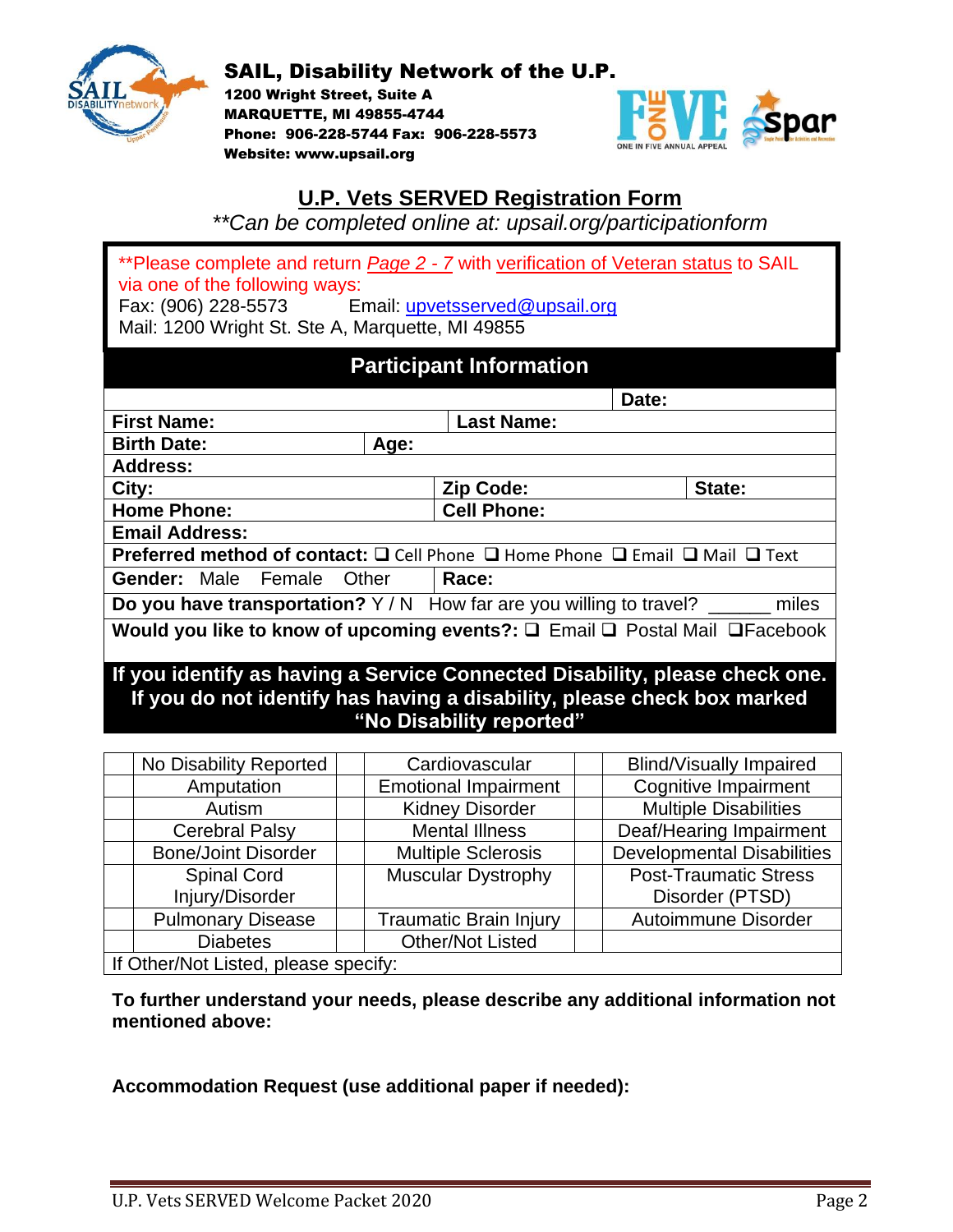

1200 Wright Street, Suite A MARQUETTE, MI 49855-4744 Phone: 906-228-5744 Fax: 906-228-5573 Website: www.upsail.org



# **Participant Release of Information**

| authorize the release of information from Superior Alliance for Independent Living, its    |                                                                                             |
|--------------------------------------------------------------------------------------------|---------------------------------------------------------------------------------------------|
| director, designee, or staff, to vendors and/or volunteers of the U.P. Vets SERVED         |                                                                                             |
| program in order to plan and prepare for an activity as part of the program. This shall be |                                                                                             |
|                                                                                            | on a strict "need to know" basis. The information released may include medical information  |
|                                                                                            | such as type of disability or types of accommodations needed to perform specific activities |
| of the program.                                                                            |                                                                                             |

This authorization is in effect for the **2020-21 U.P. Vets SERVED program** from when this document was signed and dated unless otherwise noted by the participant below.

\*\*Participant requested that the release expire on: Date

I understand that SAIL staff assumes no responsibility for decisions made or actions taken by me as a result of assistance. I understand that this authorization for release of information can be revoked at any time upon my written request.

\_\_\_\_\_\_\_\_\_\_\_\_\_\_\_\_\_\_\_\_\_\_\_\_\_\_\_\_\_ \_\_\_\_\_\_\_\_\_\_\_\_\_\_\_\_\_\_\_\_\_\_\_ Participant Signature Date Date

Parent or Guardian Signature (if applicable) Date

SAIL Staff Signature Date Date

*Superior Alliance for Independent Living (SAIL) and any volunteer of SAIL are ethically obligated to abide by Federal and State Confidentiality Laws. This includes being responsible for maintaining the confidentiality of the participants of the agency both during and after each event with SAIL. If you have any questions or concerns about confidentiality, please contact the Executive Director at 906-228-5744.* 

\_\_\_\_\_\_\_\_\_\_\_\_\_\_\_\_\_\_\_\_\_\_\_\_\_\_\_\_\_ \_\_\_\_\_\_\_\_\_\_\_\_\_\_\_\_\_\_\_\_\_\_\_

\_\_\_\_\_\_\_\_\_\_\_\_\_\_\_\_\_\_\_\_\_\_\_\_\_\_\_\_\_\_ \_\_\_\_\_\_\_\_\_\_\_\_\_\_\_\_\_\_\_\_\_\_\_\_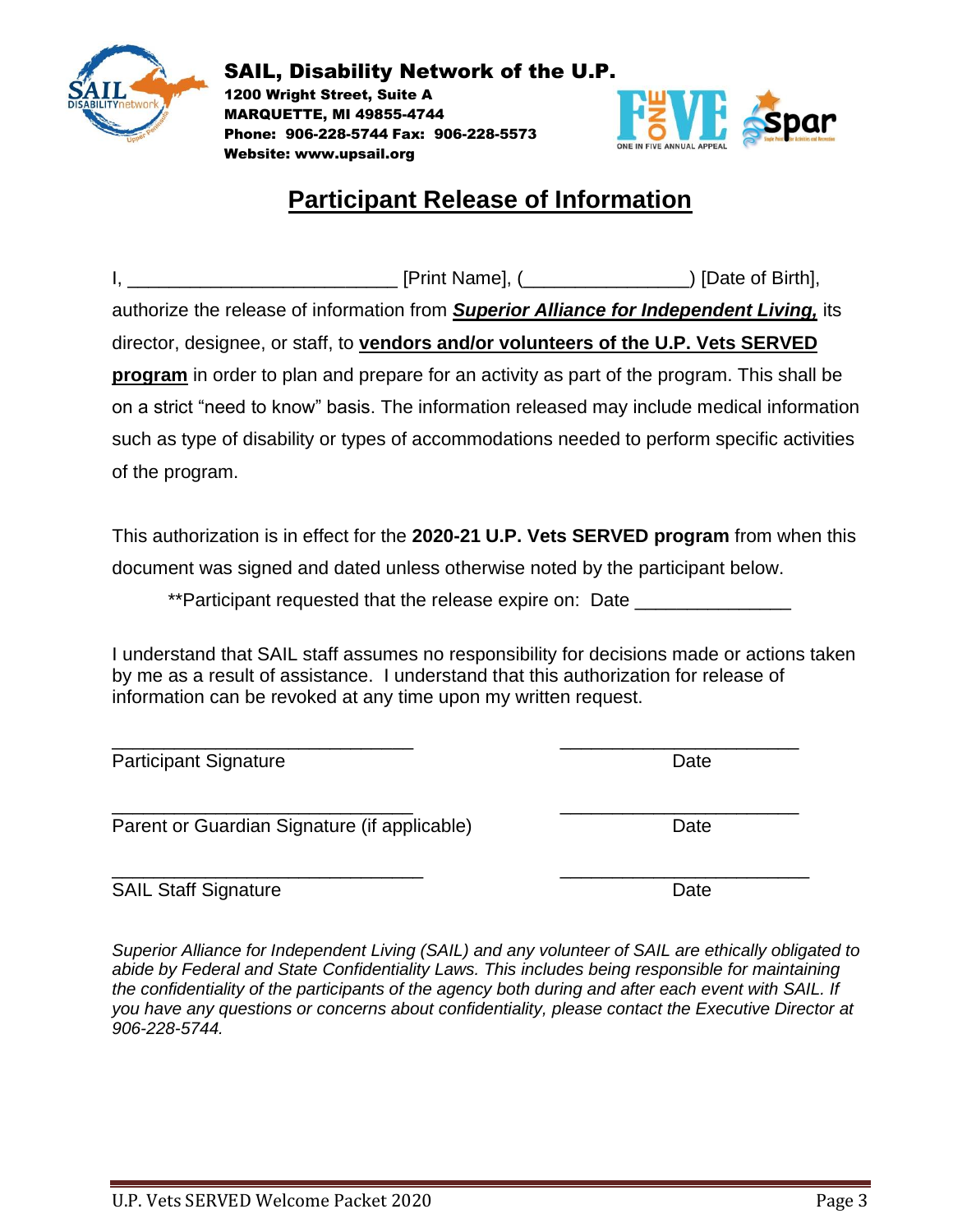

1200 Wright Street, Suite A MARQUETTE, MI 49855-4744 Phone: 906-228-5744 Fax: 906-228-5573 Website: www.upsail.org



# **U.P. Vets SERVED Program Expectations**

Please sign below after reading the expectations of all U.P. Vets SERVED program participants:

- 1. I will turn in all required paperwork to SAIL at least one week prior to event date to reserve my spot.
- 2. Prior to the scheduled event, if there is an unforeseeable circumstance and I cannot participate in the activity, I will contact SAIL immediately either through verbal or written communication to allow additional interested veterans to take my place at the event.
- 3. I will respect all participants, vendors, businesses, hotels, SAIL staff, and community members volunteering their time to host the event.
- 4. I will respect the confidentiality of other participants during the event.
- 5. I will properly use all equipment as instructed to ensure the safety of myself and all of those attending the event.
- 6. If I choose to bring my children, I will plan for and ensure my children are under the care of myself or spouse at all times.
- 7. I will participate to the best of my ability (barring any unforeseen circumstances) in all aspects of the event that may include activity, meals, groups, meetings or presentations.
- 8. I will maintain a positive outlook throughout the event that is geared towards an environment of fellowship, wellness, and comradery with others.
- 9. In an effort to promote a safe environment, I will leave any firearms at home.

I understand that if I am unable to comply with the Program Expectations above, I may not be eligible for future U.P. Vets SERVED program events.

By signing below, I understand and agree to follow the above Program Expectations to the best of my ability to ensure a safe and enjoyable activity for all.

| Signature: |                   | Date: |
|------------|-------------------|-------|
|            | <i>Individual</i> |       |

Signature: **Example 20 and 20 and 20 and 20 and 20 and 20 and 20 and 20 and 20 and 20 and 20 and 20 and 20 and 20 and 20 and 20 and 20 and 20 and 20 and 20 and 20 and 20 and 20 and 20 and 20 and 20 and 20 and 20 and 20 and** *Parent/Guardian (if individual is under 18 years of age)*

> *Thank you for making these events possible through your participation!*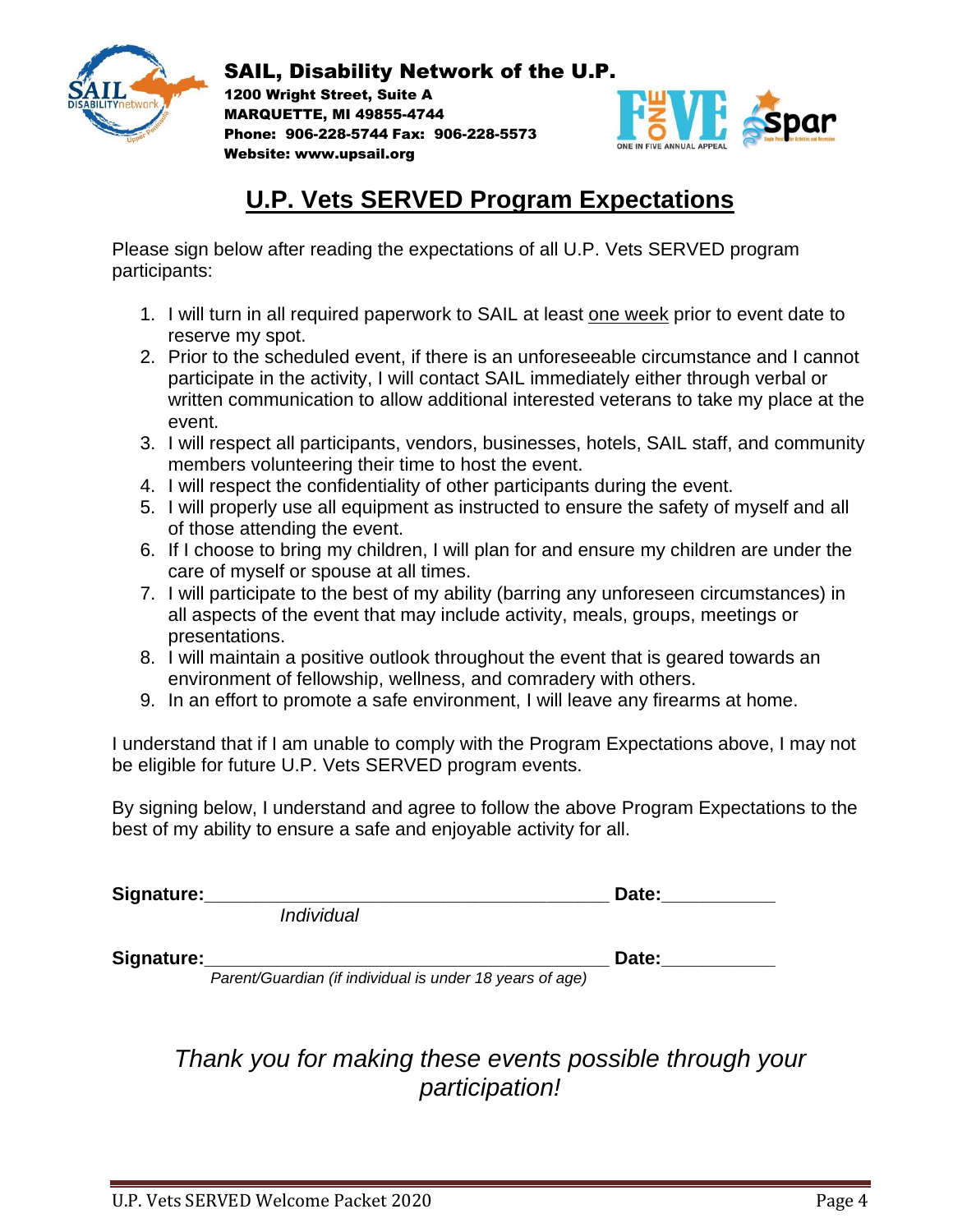

1200 Wright Street, Suite A MARQUETTE, MI 49855-4744 Phone: 906-228-5744 Fax: 906-228-5573 Website: www.upsail.org



### **Media Release Form**

#### **Please select from the following two options:**

#### **Option 1**:

 $\Box$  I do hereby grant permission to SAIL, Disability Network of the U.P. to use my name, image, quotes, and story to promote SAIL programs and/or services only

Additionally, I grant permission for the information above to be used to promote SAIL programs and/or services only in Promotional materials (SAIL brochure, flyers, events, etc), Social Media (SAIL Facebook, SAIL YouTube, Instagram), TV or Radio.

#### **Option 2:**

 $\Box$  I DO NOT grant permission for use of name, quotes, images etc. for any purposes.

**Signature** 

\_\_\_\_\_\_\_\_\_\_\_\_\_\_\_\_\_\_\_\_\_\_\_\_\_\_\_\_\_\_\_\_\_\_\_\_\_\_\_ Date \_\_\_\_\_\_\_\_\_\_\_\_\_\_\_\_

Date and the set of  $\overline{D}$ 

Parent/Guardian Signature (if under age 18)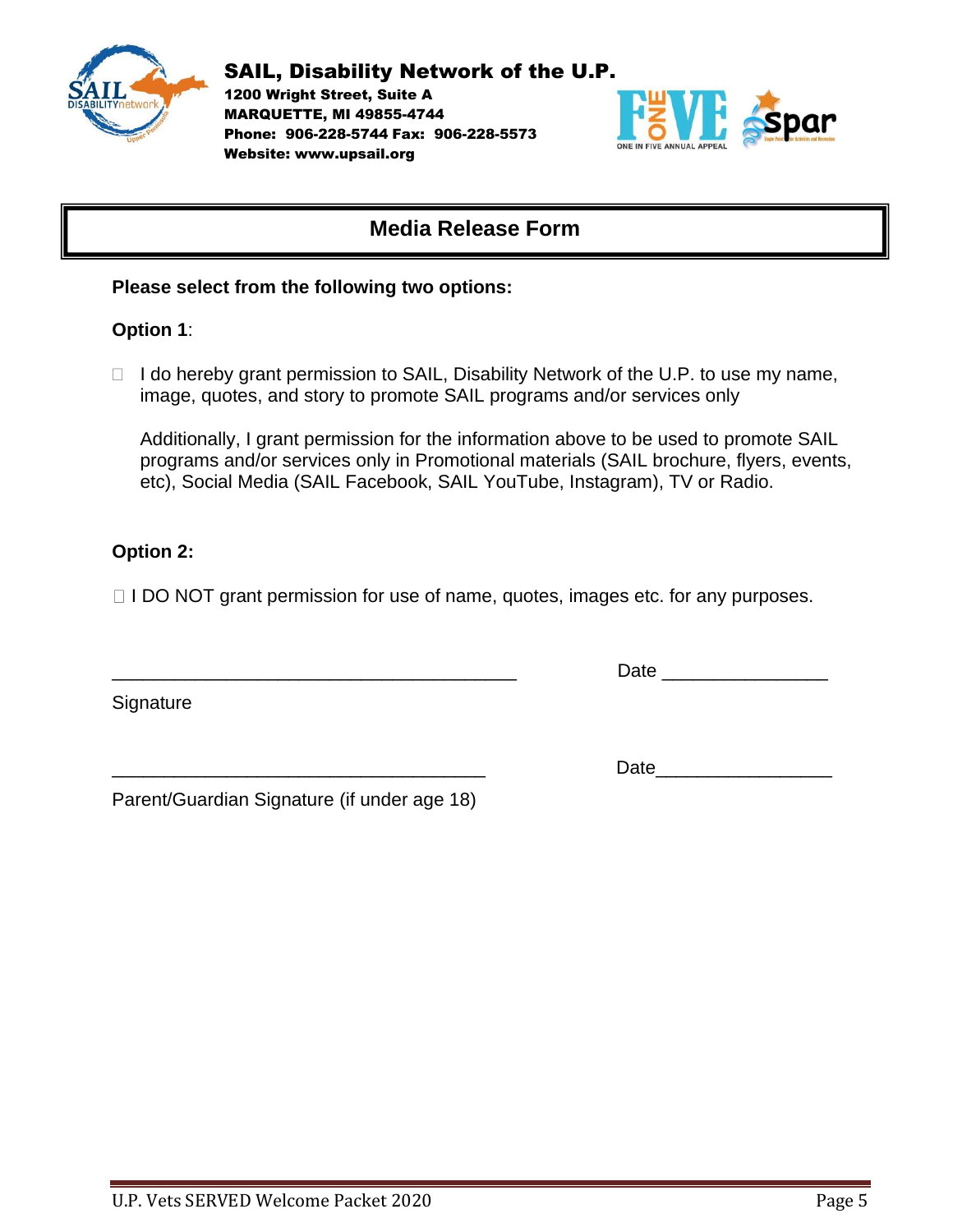

1200 Wright Street, Suite A MARQUETTE, MI 49855-4744 Phone: 906-228-5744 Fax: 906-228-5573 Website: www.upsail.org



#### **Waiver and Release of Liability Agreement**

*Superior Alliance for Independent Living (SAIL) and the U.P. Vets SERVED program 1200 Wright St. Ste A Marquette, MI 49855*

#### Please read carefully before signing

*Superior Alliance for Independent Living (SAIL) and its ("Parties") are non-profit, non-commercial activity providers in the Upper Peninsula of Michigan.* "Parties" include representatives, directors, volunteers, employees, other participants, sponsoring agencies, sponsors, advertisers, and if applicable, the owners, operators and lessors of premises on which the activities or events take place. *The purpose of this agreement* is to exempt, waive and relieve SAIL and its "Parties" from any and all liability for wrongful death, personal injury, and property damage, including but not limited to liability arising from the negligence of SAIL. In consideration of the undersigned Participant being allowed to participate in any way in SAIL activities (the "Activities"), including, but not limited to, the activities listed on **Exhibit A** below, the Undersigned ("Undersigned" means only the Participant when the Participant is age 18 or older or it means both the Participant and the Participant's parent or legal guardian when the Participant is under the age of 18) enters into this Waiver and Release of Liability Agreement (the "Agreement") and agrees and acknowledges as follows:

- 1. Risks of Activity: Participant will be taking part in the Activities that can be hazardous and involve the risk of physical injury and/or death and loss of or damage to Undersigned's property. The Activities are inherently dangerous and Undersigned fully realizes the dangers of participating in the Activities. The dangers and risks include, but are not limited to the condition of the premises and equipment, and the acts, omissions, representations, carelessness and negligence of the Parties. Recognizing the risks and dangers, the Undersigned voluntarily chooses for Participant to participate in the Activities and expressly assumes all risks and dangers of the participation in the activity, whether or not described above, known or unknown, inherent or otherwise. I will be solely responsible for any and all medical and related bills that I may incur because of any injury, as well as costs related to loss or damage to my property, that I may sustain as a result of my participation in the Activities, including those sustained on the premises where the Activities are conducted and while I am traveling to and from such premises, regardless of the location or mode of transportation.
- 2. Fitness: I recognize the physical exertion involved in the Activities and attest and certify that I am physically and mentally fit to participate safely, and I have not been advised otherwise by a health care professional.
- 3. Release and Indemnification: Undersigned (a) unconditionally releases, waives, forever discharges, and holds harmless the Parties from any claims for any liability or loss of any nature, including personal injury, death and property damage, arising out of or relating to Undersigned's participation in Activities, demands, attorney(s) fees, costs, damages, or causes of action, including, but not limited to negligence, breach of warranty, and/or breach of contract the Undersigned may or will have against the Parties; (b) agrees not to sue the Parties for any property damages, injury or loss to Participant, including death, which Participant may suffer, arising in whole or in part out of Participant's participation in the Event; and (c) agrees to indemnify, defend and hold harmless the Parties from and against any liability or damage of any kind and from any suits, claims or demands, including legal fees and expenses whether or not in litigation, arising out of, or related to, Participant's participation in the Activities, EVEN IF ARISING FROM THE PARTIES' ORDINARY NEGLIGENCE.
- 4. Miscellaneous: Undersigned agree (a) Participant will not engage in any Activities prohibited by any applicable laws, statutes, regulations and ordinances; (b) this Agreement shall be governed by the laws of the State of MI and the exclusive jurisdiction and venue for any claim shall be located in the state courts located in Marquette County, MI, and that for such purposes, I expressly submit to the jurisdiction of such courts; and (c) this Agreement shall be binding upon the subrogors, distributors,